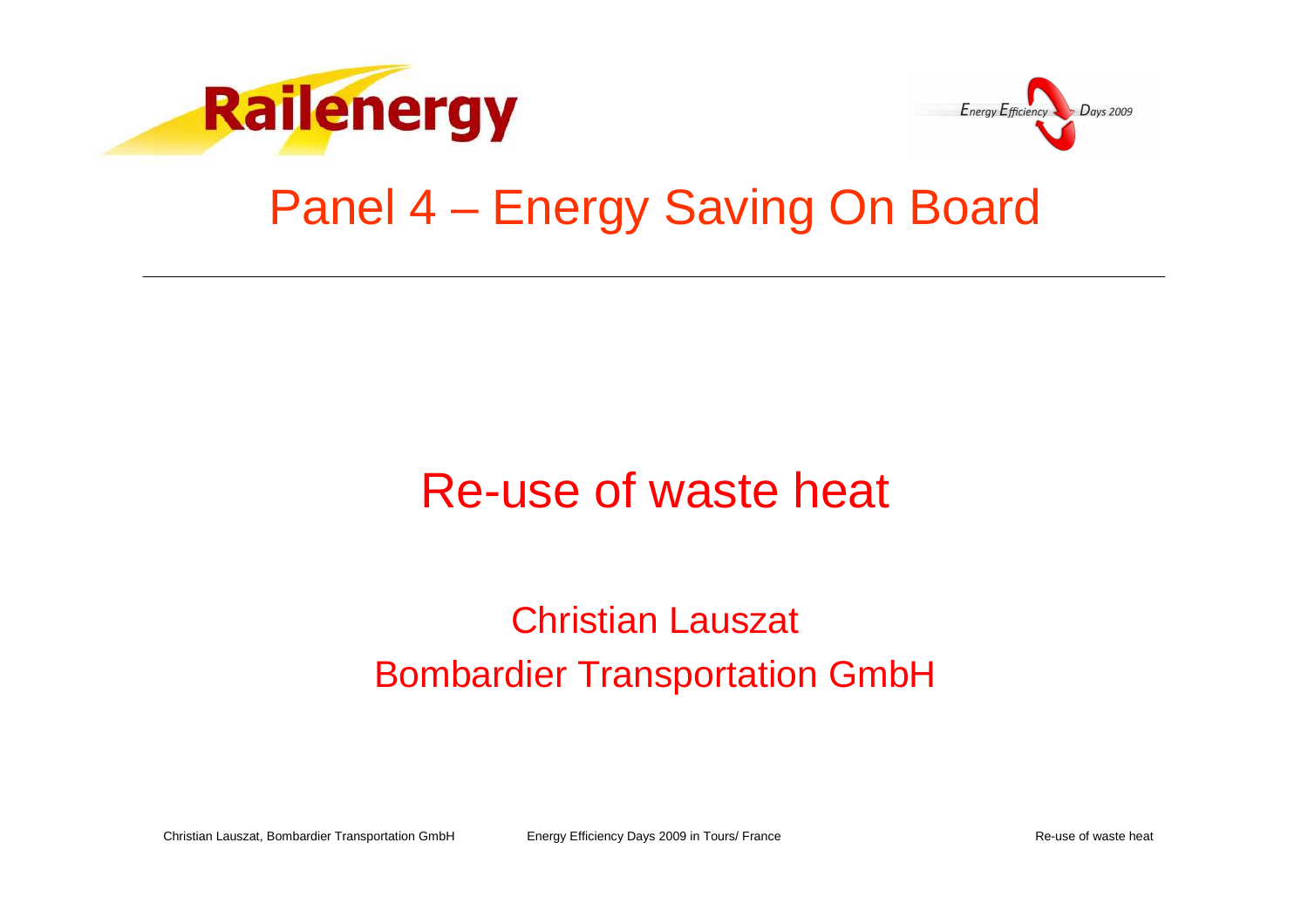



# Scope & Objectives

- $\circ$ Waste heat usage for heating in DMUs is state of the art- not for AC
- $\circ$ Up to 10% of traction power is used for air conditioning of DMUs
- $\circ$  Potentials of waste heat usage:
	- $\Omega$ Improve the energy efficiency of a DMU
	- O Decrease of engine-power requirements (less auxiliary power)
	- O Increase of the range of coverage
- $\bigcirc$ Waste heat power of diesel engines

exceeds traction power



Energy Efficiency Days 2009 in Tours/ France **Research 2008** Re-use of waste heat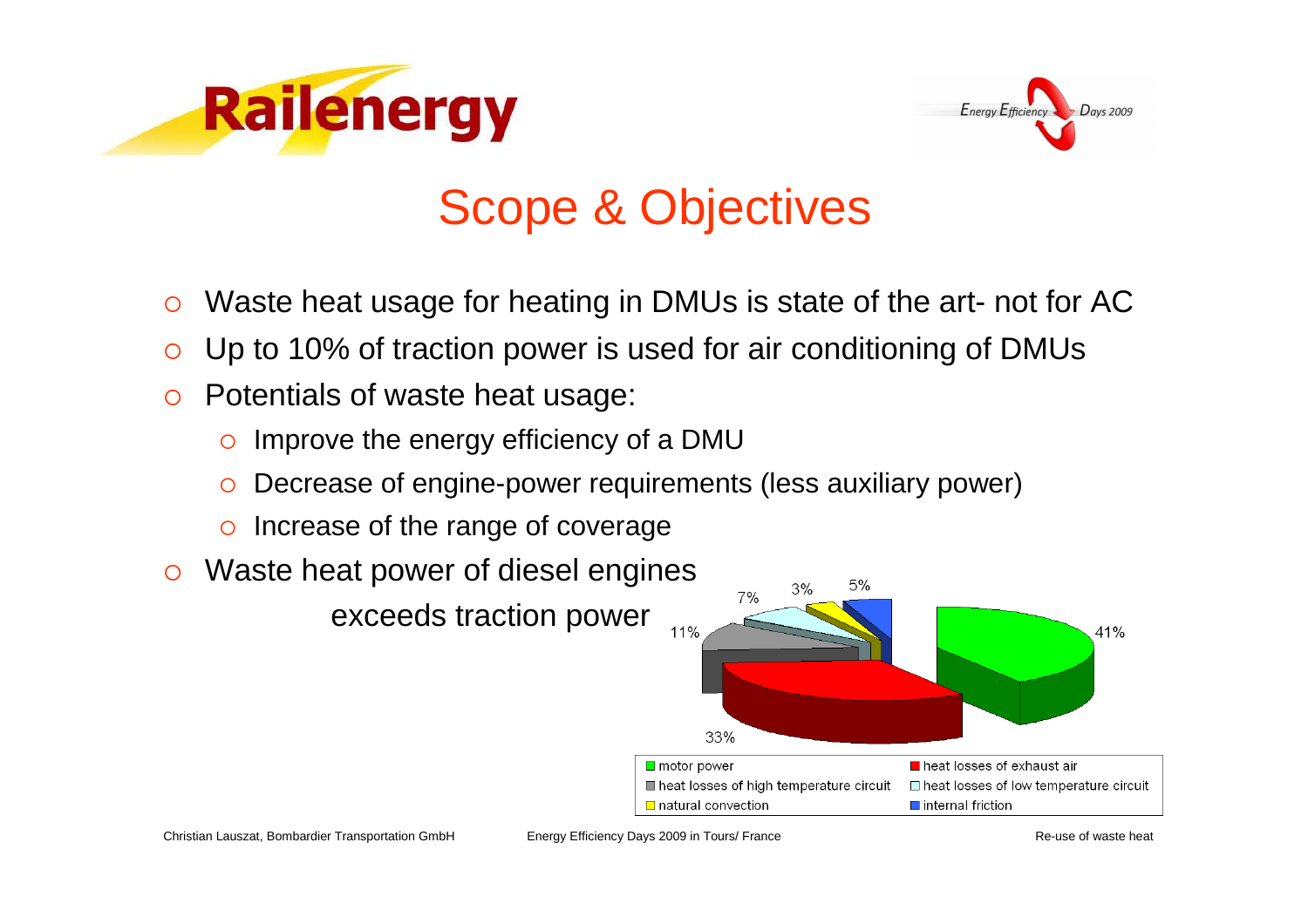



- $\Omega$  Data collection and evaluation of
	- $\bigcap$ relevant standards and climate data
	- $\Omega$ the performance data of air conditioned trains
- $\Omega$  Aim: waste heat driven HVAC with a
	- $\circ$ cooling power between 30…35kW





Christian Lauszat, Bombardier Transportation GmbH

Energy Efficiency Days 2009 in Tours/ France **Reading the Struck and Tours-** Re-use of waste heat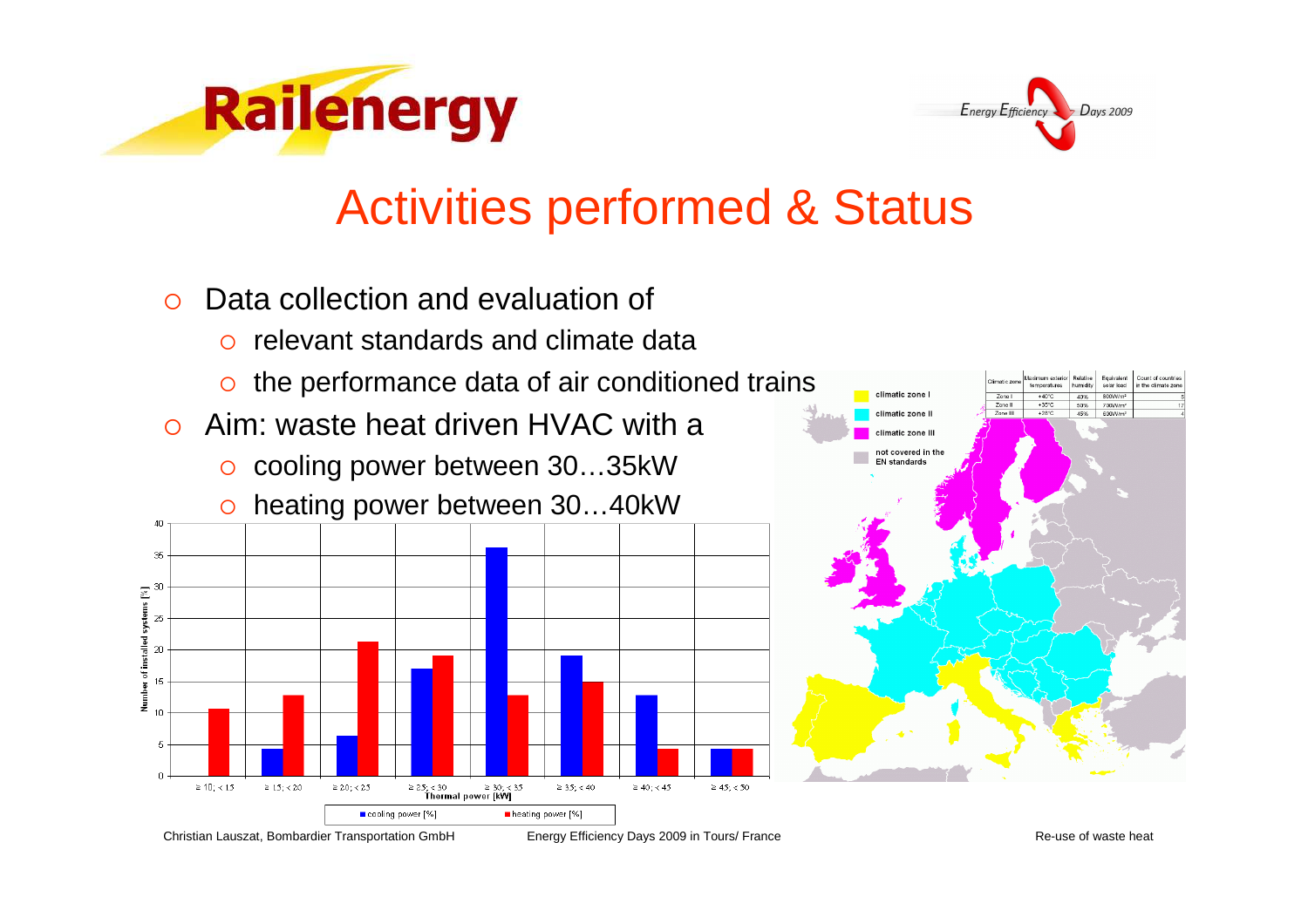



#### $\Omega$ Evaluation and assessment of the potential heat sources of a DMU

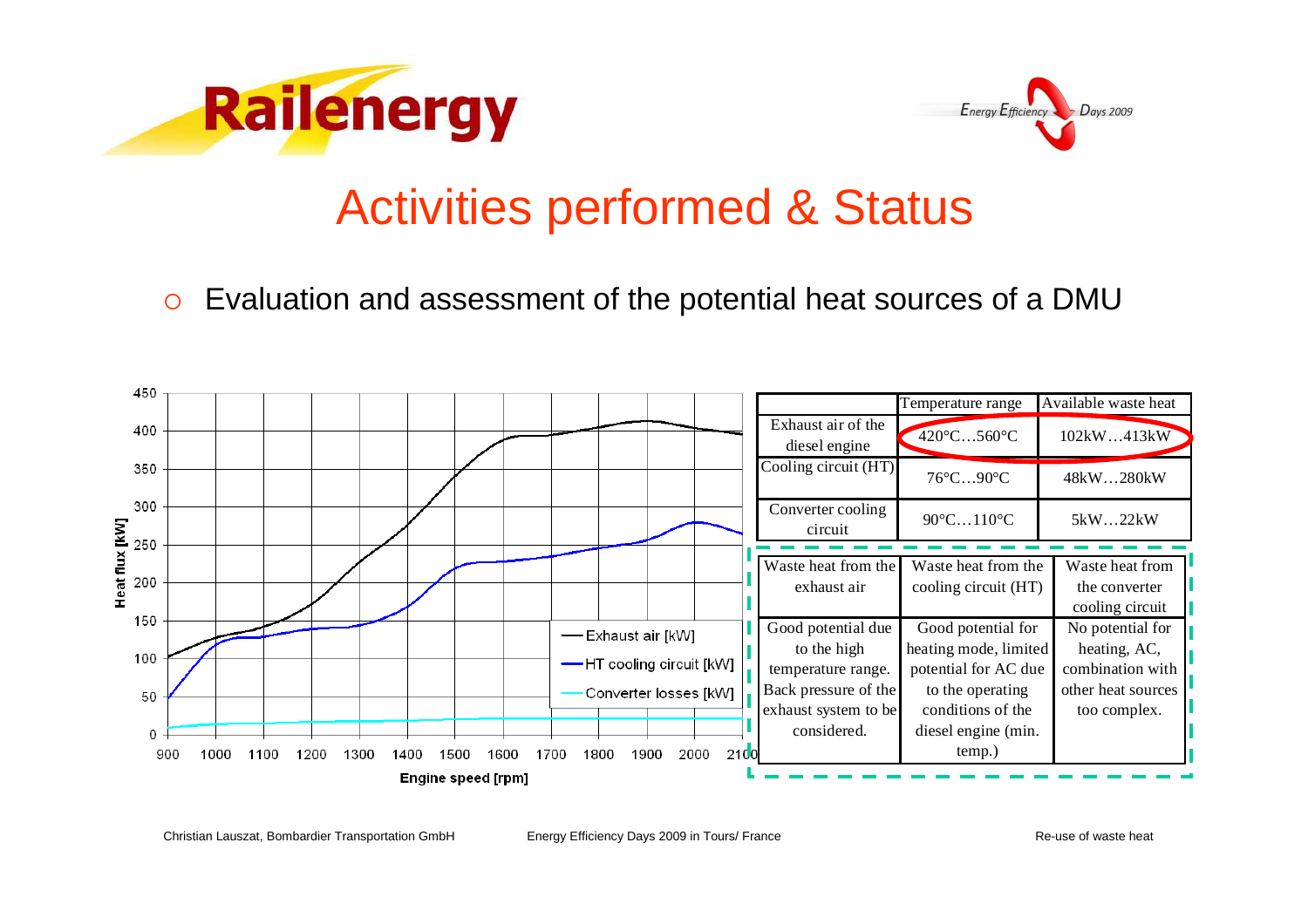



- $\circ$  Evaluation of energy saving potentials for representative operations
	- $\circ$ Analysis of the annual energy consumption
	- $\circ$ 2 train types, 7 locations





Talent classic DEMU



**Meridian** 

Christian Lauszat, Bombardier Transportation GmbH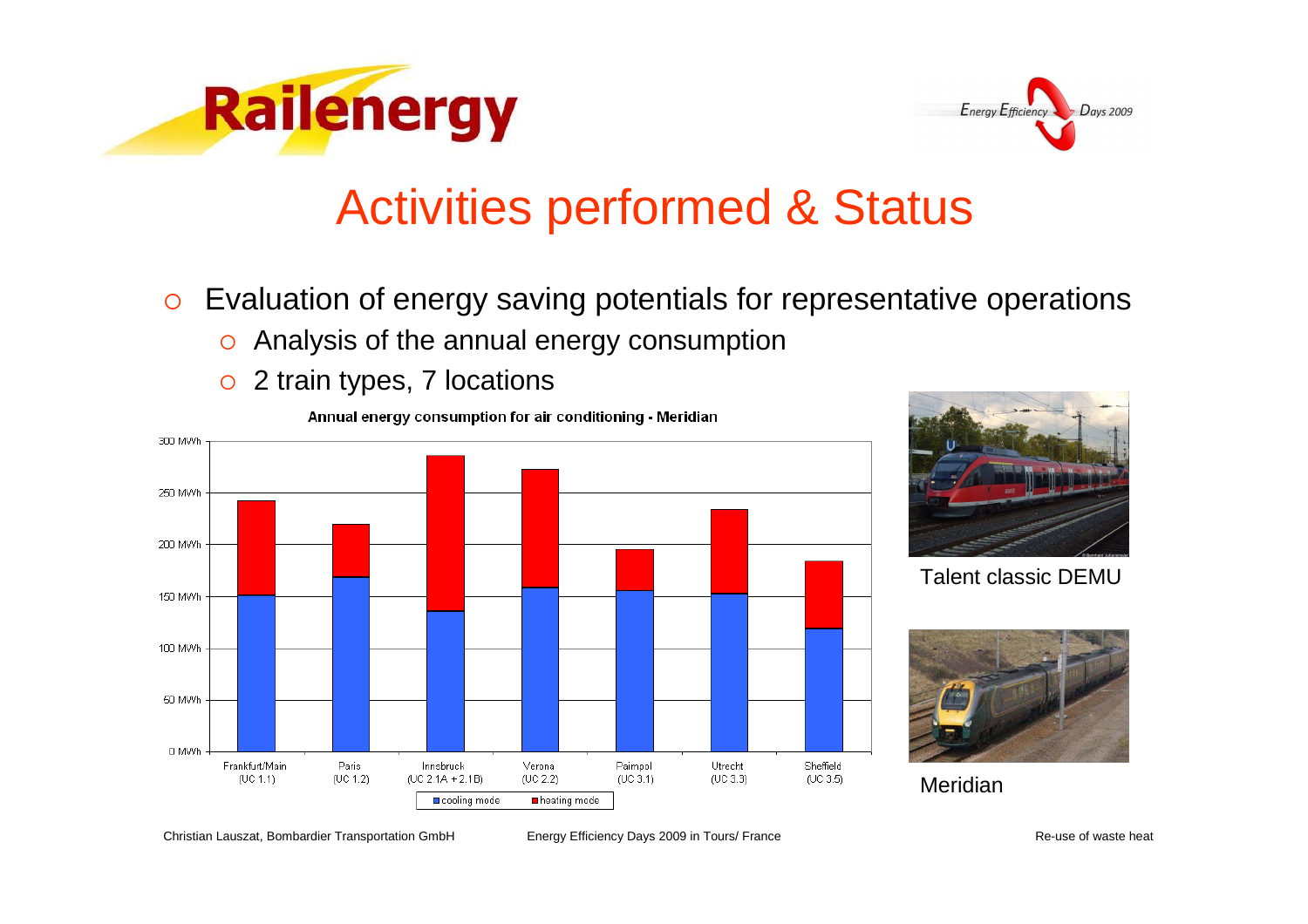



 $\circ$  Evaluation of energy saving potentials for representative operations  $\circ$ Energy consumption heavily dependent on climatic conditions!



Christian Lauszat, Bombardier Transportation GmbH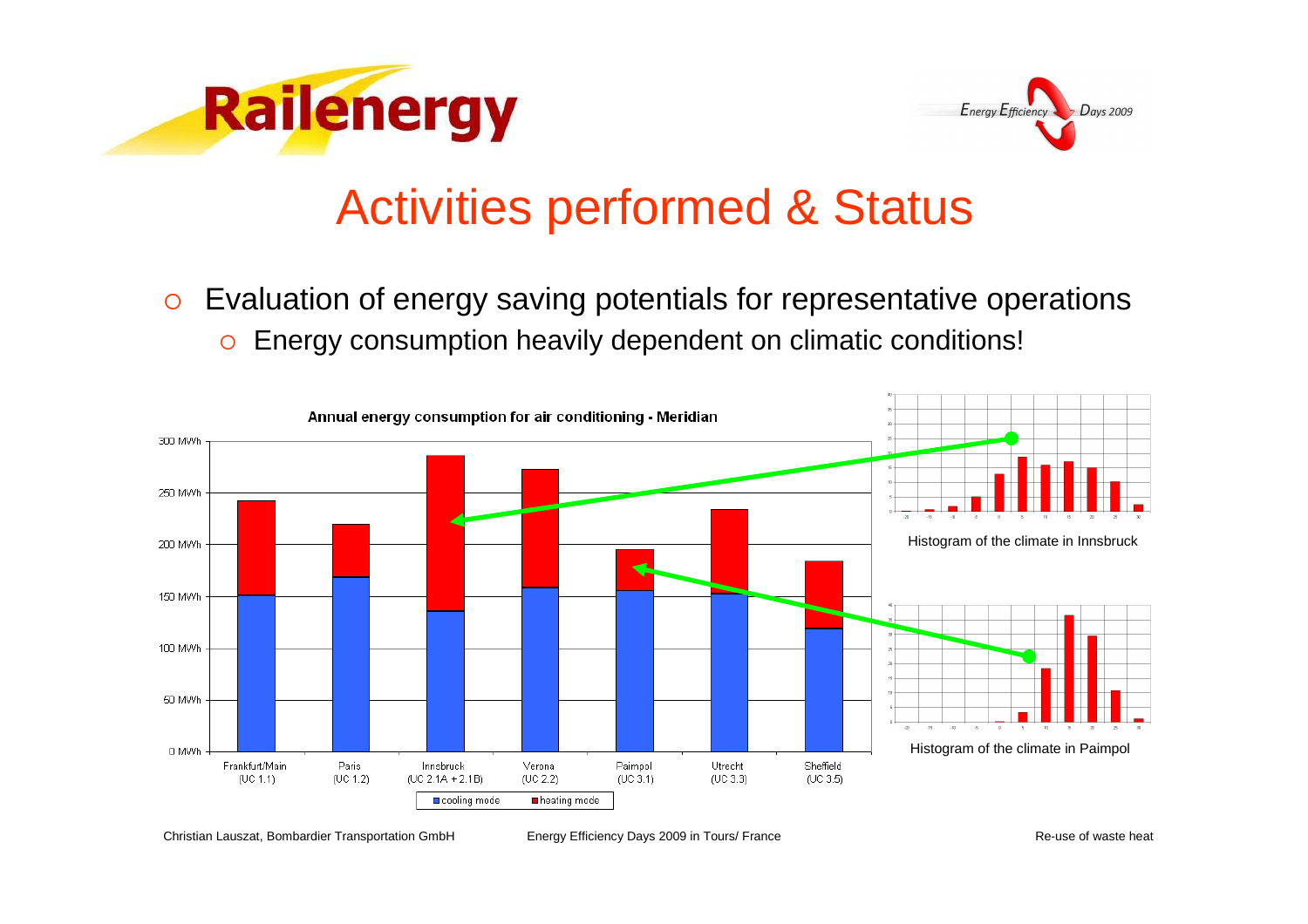



 $\circ$ Two technologies has been taken in to account:

Absorption refrigeration process Clausius-Rankine Process

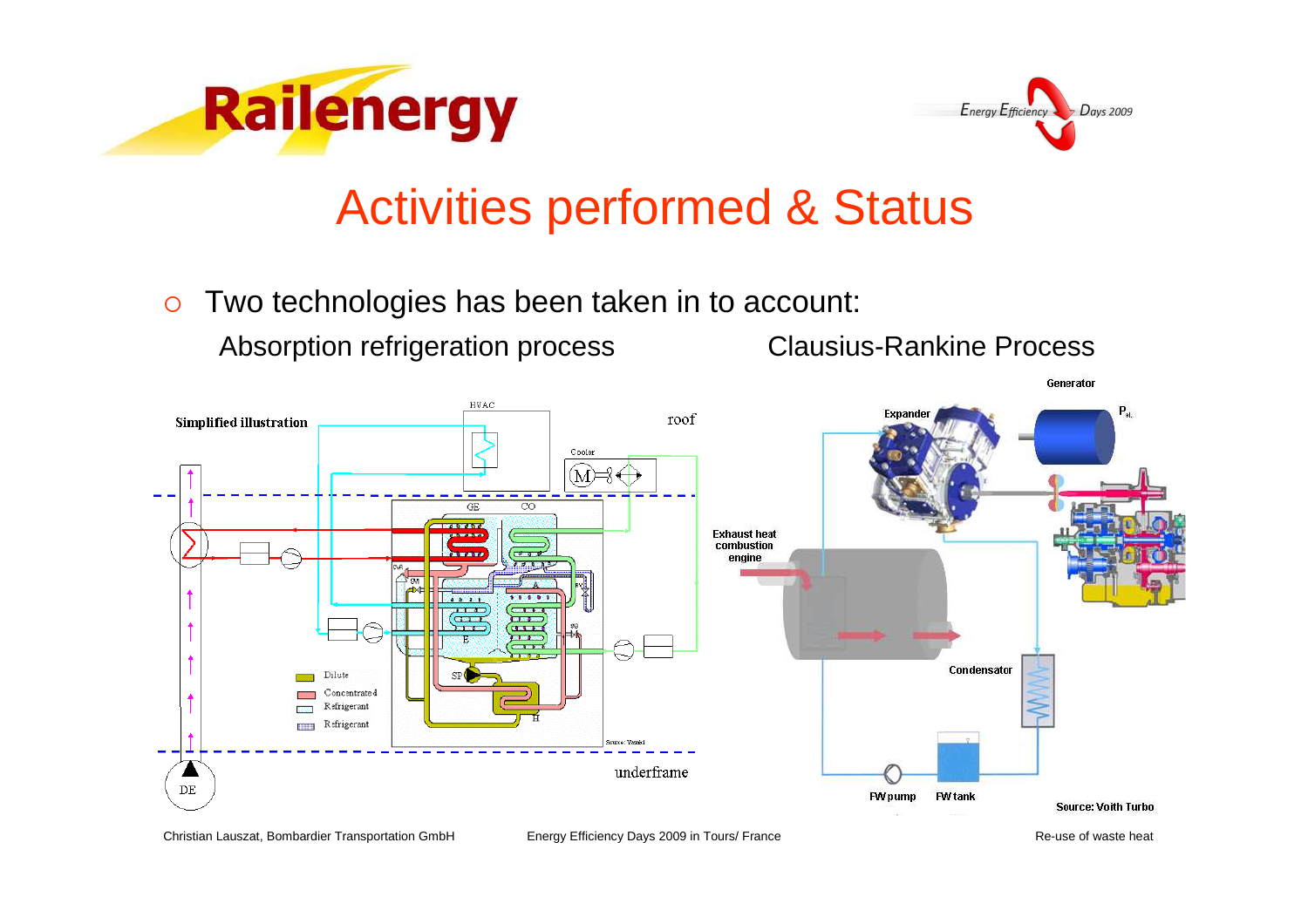



#### Most promising combination of heat source and waste heat technology

| <b>Potential for waste</b><br>heat usage for        | Waste heat from<br>the exhaust air | Waste heat from<br>the cooling circuit<br>(HT) | <b>Waste heat from</b><br>the converter |
|-----------------------------------------------------|------------------------------------|------------------------------------------------|-----------------------------------------|
| Temperature level                                   | $420^{\circ}$ C560 $^{\circ}$ C    | 76°C90°C                                       | 90°C110°C                               |
| heating                                             |                                    |                                                |                                         |
|                                                     | $+ + +$                            | $+ + +$                                        |                                         |
| cooling<br>1.Absorption<br>refrigeration<br>machine |                                    | $++$                                           |                                         |
| cooling<br><b>2.Clausius-Rankine</b><br>process     |                                    |                                                |                                         |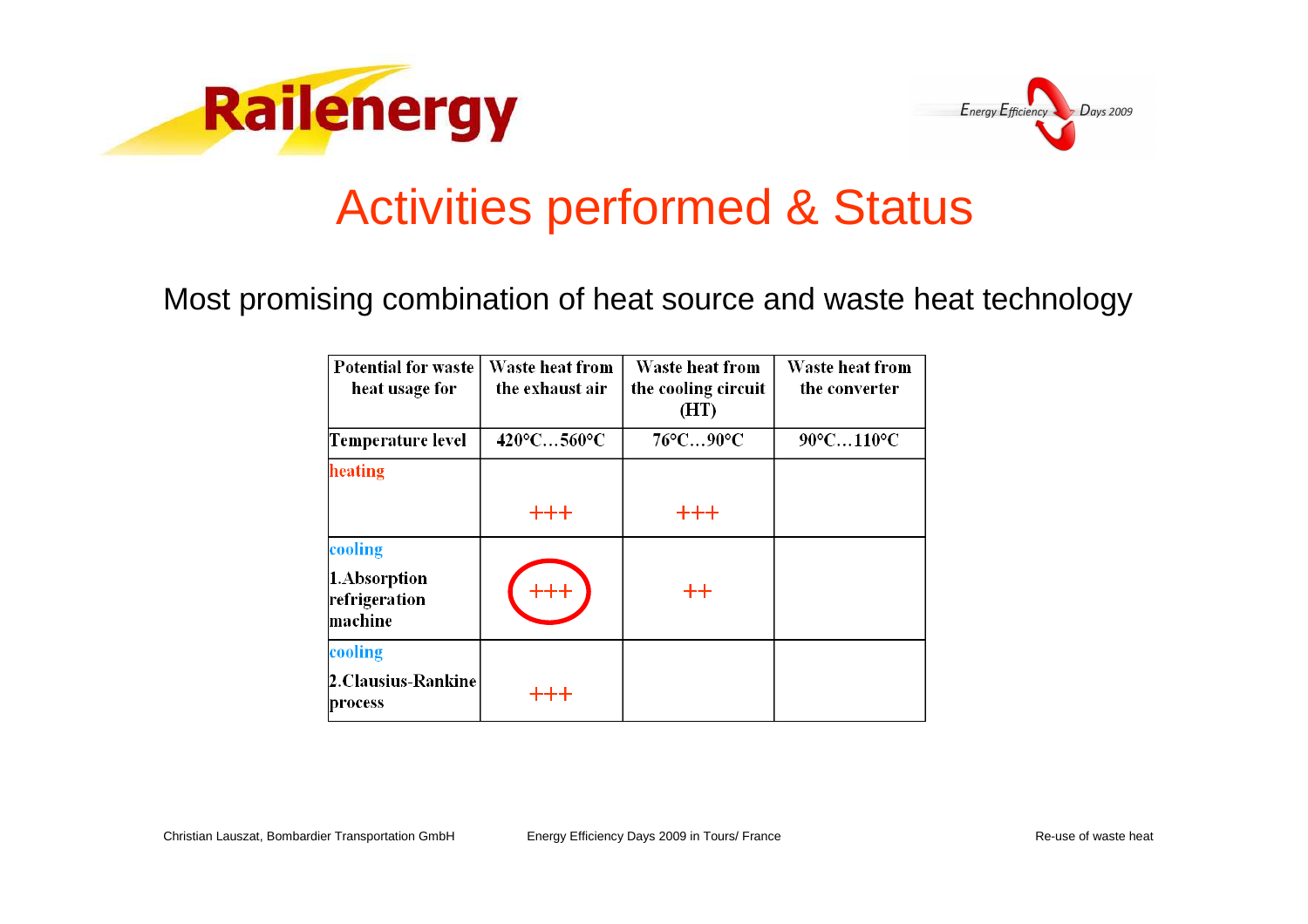



# Results achieved and possible implementation

- $\circ$  Feasibility study of a waste heat driven air conditioning system
	- o based on a conventional absorption chiller

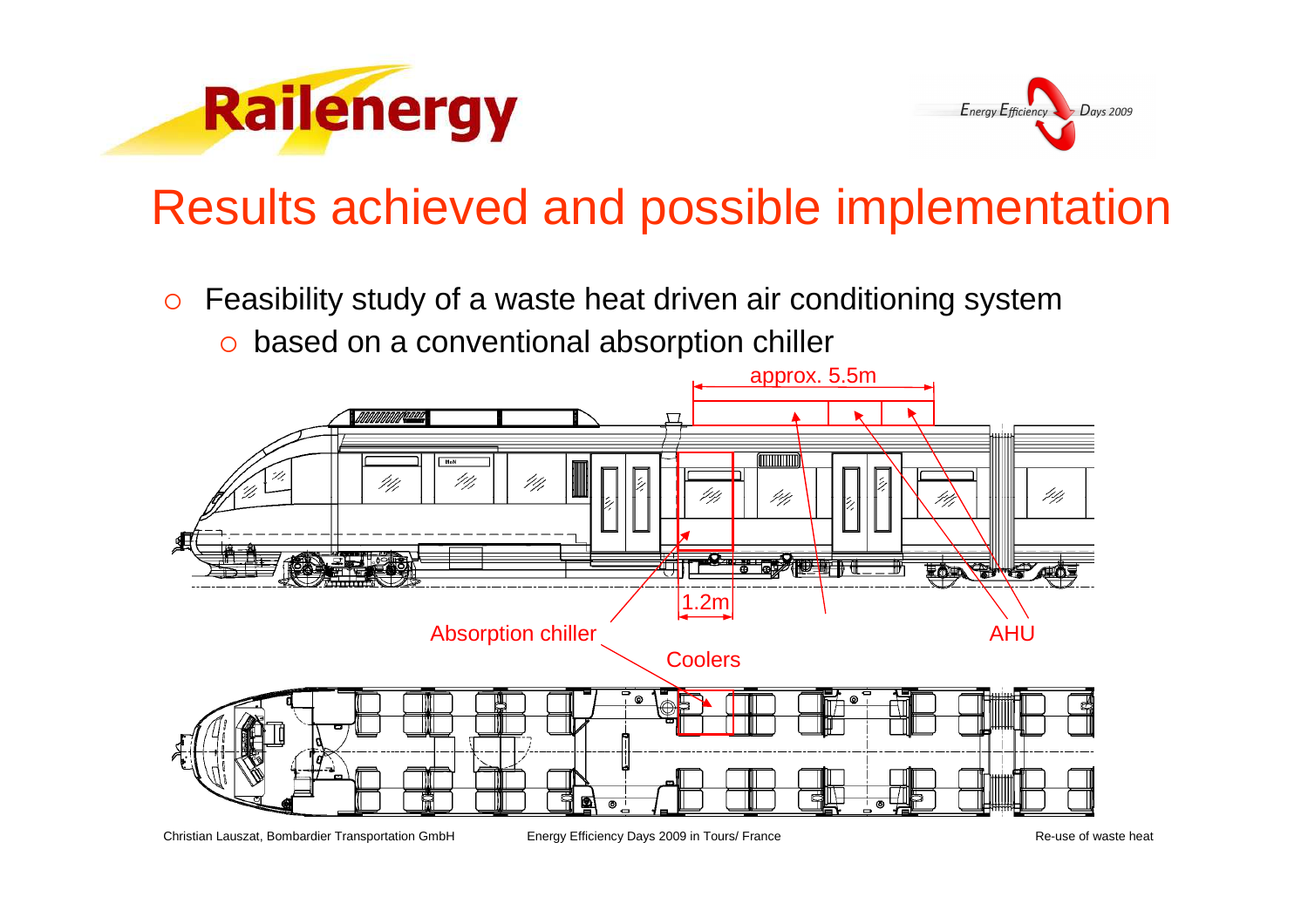



## Results achieved and possible implementation

 $\circ$ Saving potential between 17 MWh (10%) and 137MWh (48%)



o dependent on climatic conditions

Christian Lauszat, Bombardier Transportation GmbH

Energy Efficiency Days 2009 in Tours/ France **Reading the Struck and Tours-** Re-use of waste heat

30 °C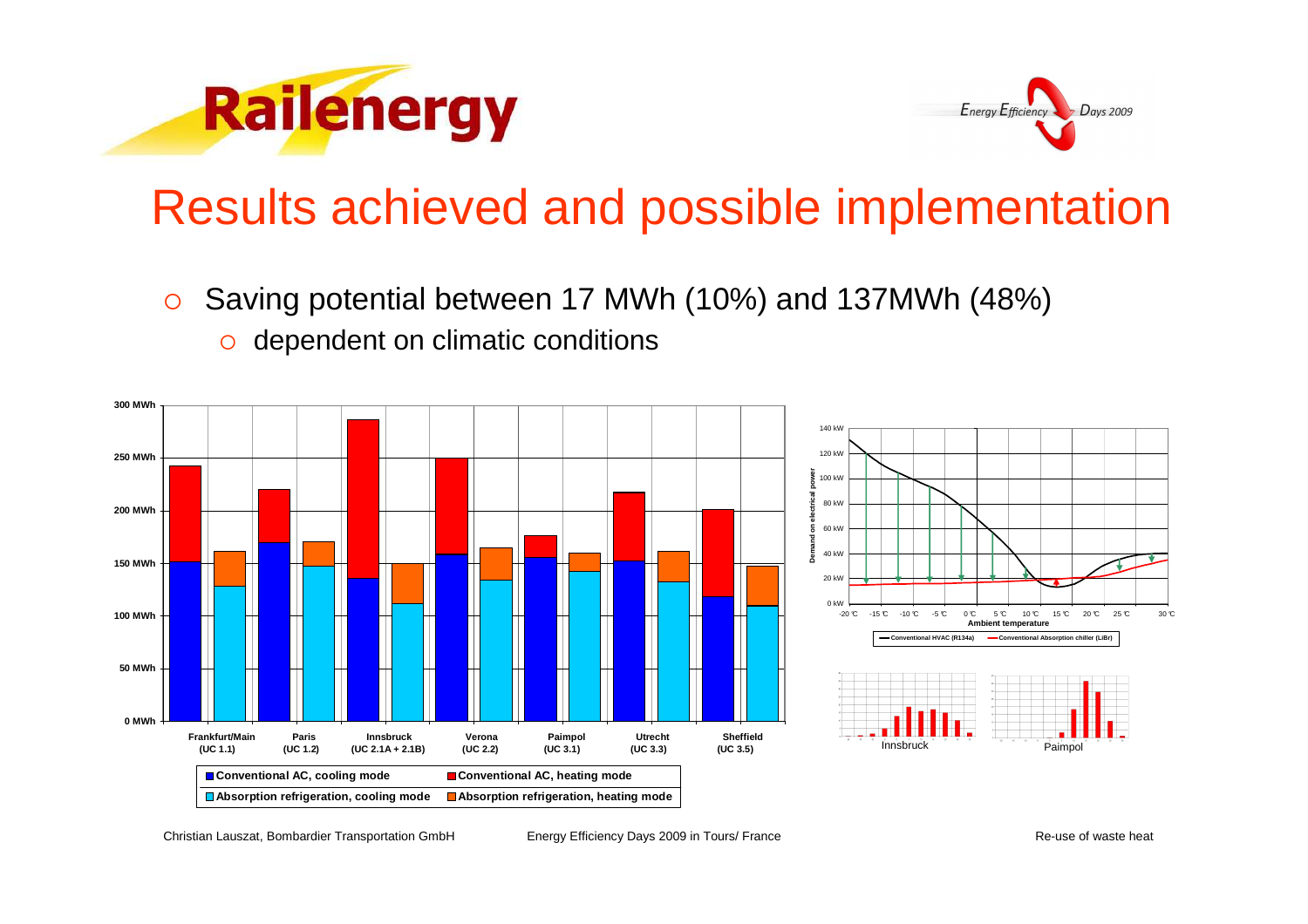



# Next Steps & Outlook

- $\bigcirc$  Conventional absorber chillers
	- o designed for steady operation
	- $\circ$  size and weight not acceptable for usage in rolling stock

#### $\bigcap$ Possible solution:

- o new generation of membrane absorbers under development
- o polymer pore membranes instead of conventional absorbers
- o weight and volume of the unit can be reduced by up to 80%
- $\circ$  this leads to a reduction of the needed space for heat exchangers for the cooling circuit cooling circuit
- $\circ$  Optimisation of the cooling circuit
	- $\Omega$  Increase of the cooling circuit temperature to reduce the needed installation space of the coolers
	- $\circ$ alternative refrigerants